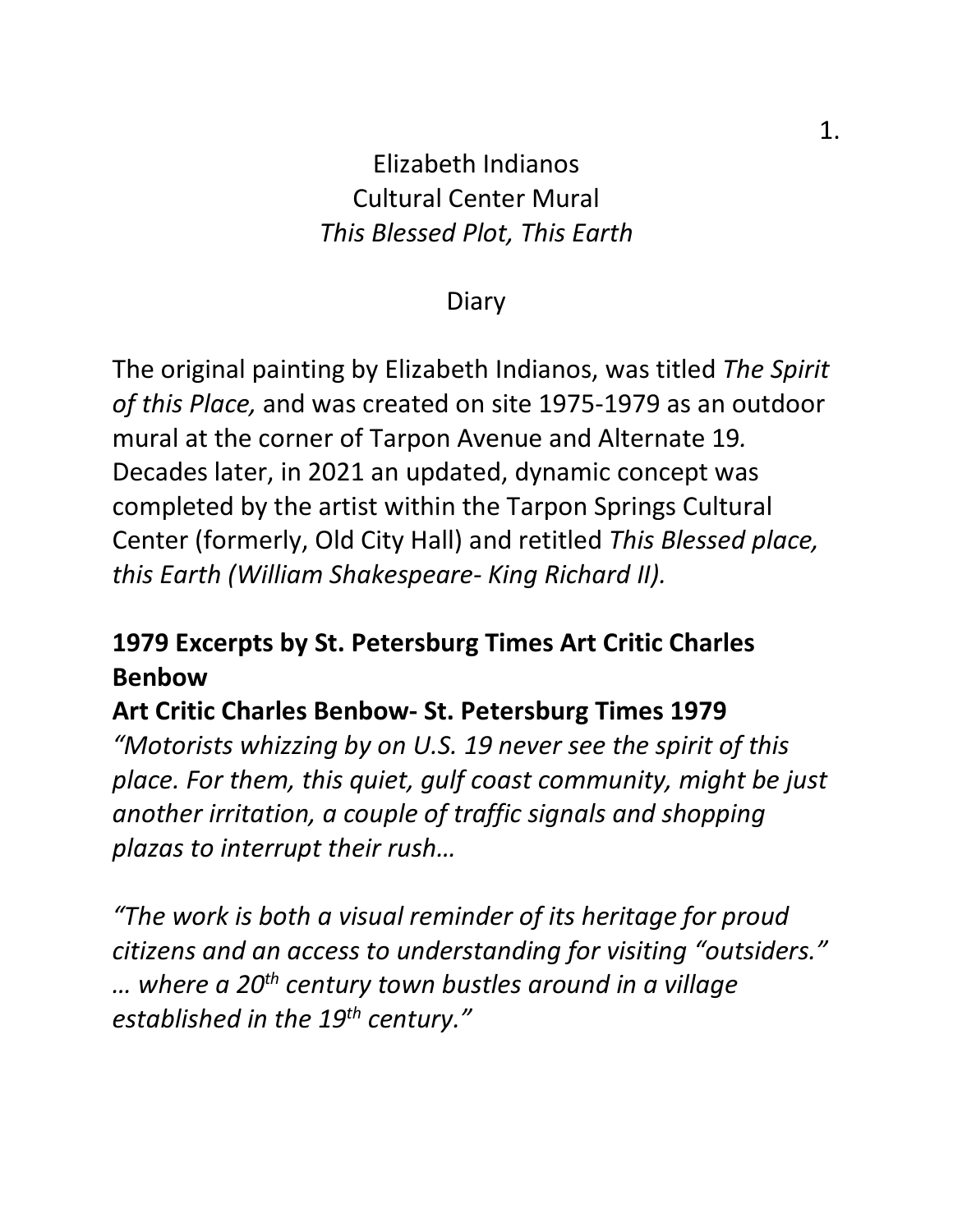*"Since 1975, Elizabeth Indianos, the City's own Artist in Residence, (National Endowment of Art) researched and designed "'The Spirit of this Place.'" The spirit of Tarpon Springs lies in a rich, natural environment of beautiful bayous, and river and giant oaks that sheltered a series of cultures—native and pioneer. The Spirit of This Place summarizes and symbolizes the history of Humans and Nature in this place from 1500 to 1900.*

*"History goes counterclockwise on the wall with the old and natural. An ancient mound in the extreme upper left corner might be one of the many Tocobaga tribes matching descriptions by Spanish explorers, used for temple bases or burials, like the Safford Mound discovered in 1879 (it had precious stones mixed among pottery shards)."*

*"Flanked by colorfully featured fowl is a composite portrait of the hero Osceola and Chief Billy Bowlegs. Ms. Indianos says, Cowboys wrangling near the middle are borrowed from Fredrick Remington's painting studies of Florida Cracker Boys. Near the upper right, next to an inscribed quote by poet Frank J. Dobie, are houses built at the end of the last century."*

*"The apparent pictorial realism is an illusion of viewing distance and contemporary poster style simplification of form.*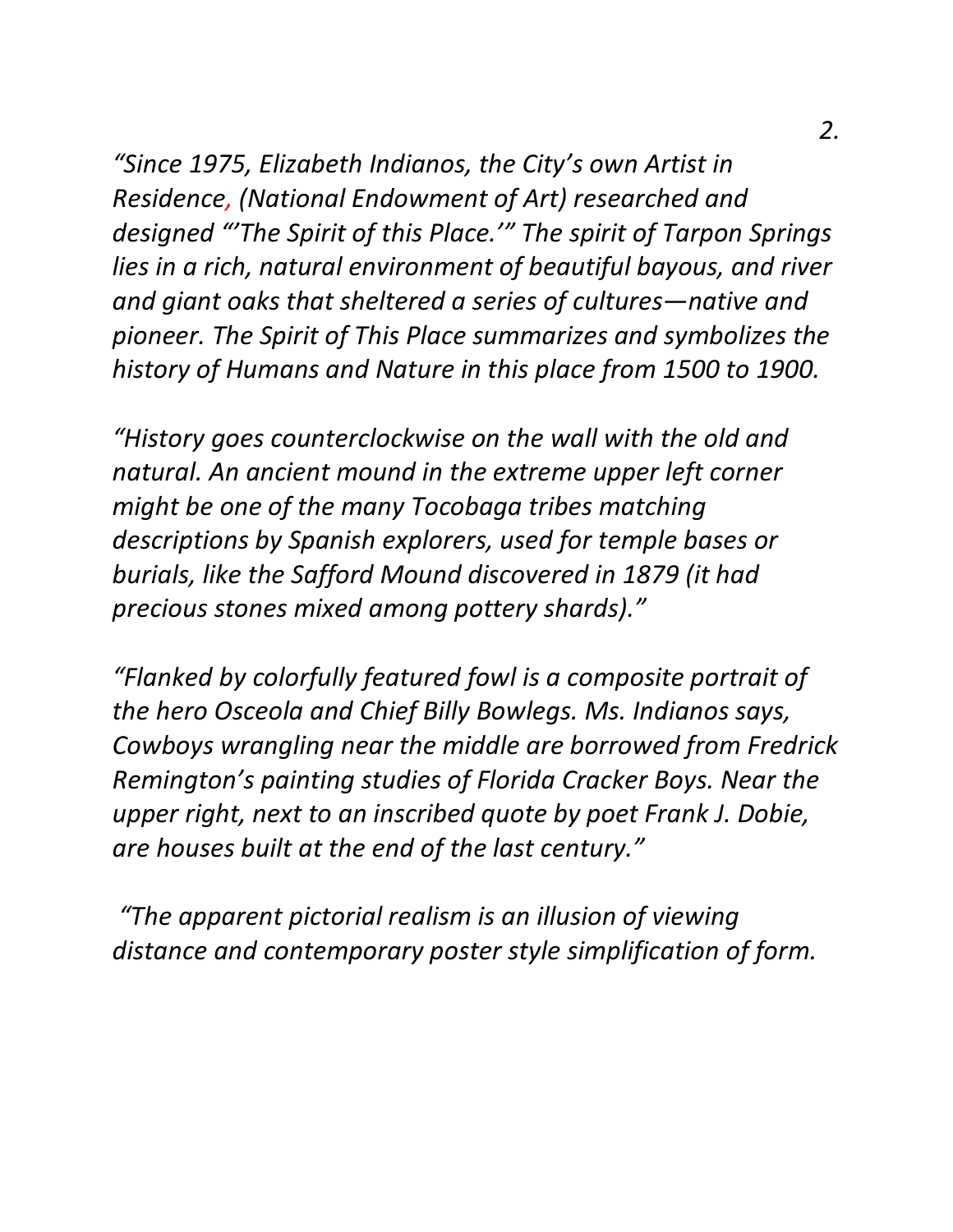*'" THE SIZE OF a mural,'" Ms. Indianos points out,"' makes the subtle blending of colors unreasonable. Pictorial necessity requires breaking down values into a light, medium and a* 

*darker shade of each color. A fourth and fifth value is used in some instances. Seen from a distance, they seem to blend.'"*

*"So, the City of Tarpon Springs chose art, like visual short courses, to give curious visitors two chances to learn about the spirit behind this proud, peaceful place just off the beaten track."*

## **Elizabeth Indianos – Multidisciplinary Artist and Writer**

In 1975, Elizabeth received a National Endowment for the Arts grant as the official *Artist in Residence* in the City of Tarpon Springs. Chosen to foster, enhance and define the City's unique culture, Elizabeth developed an ongoing program of classes, gallery openings, cultural events and festivals and implemented an extensive mural painting program.

In the early 1980's she became the first Cultural Director for the City of Tarpon Springs.

Elizabeth has award-winning projects in writing/art and public art projects, noted for *"enhancing the quality of life, exhibitinglong- term vision & innovation."* Projects include: The Thirteenth Street Pedestrian Bridge, Gainesville, Florida;

Northwest Florida State College Sundial, Niceville, Florida; Tampa's Southern Transportation Plaza; Charlotte, North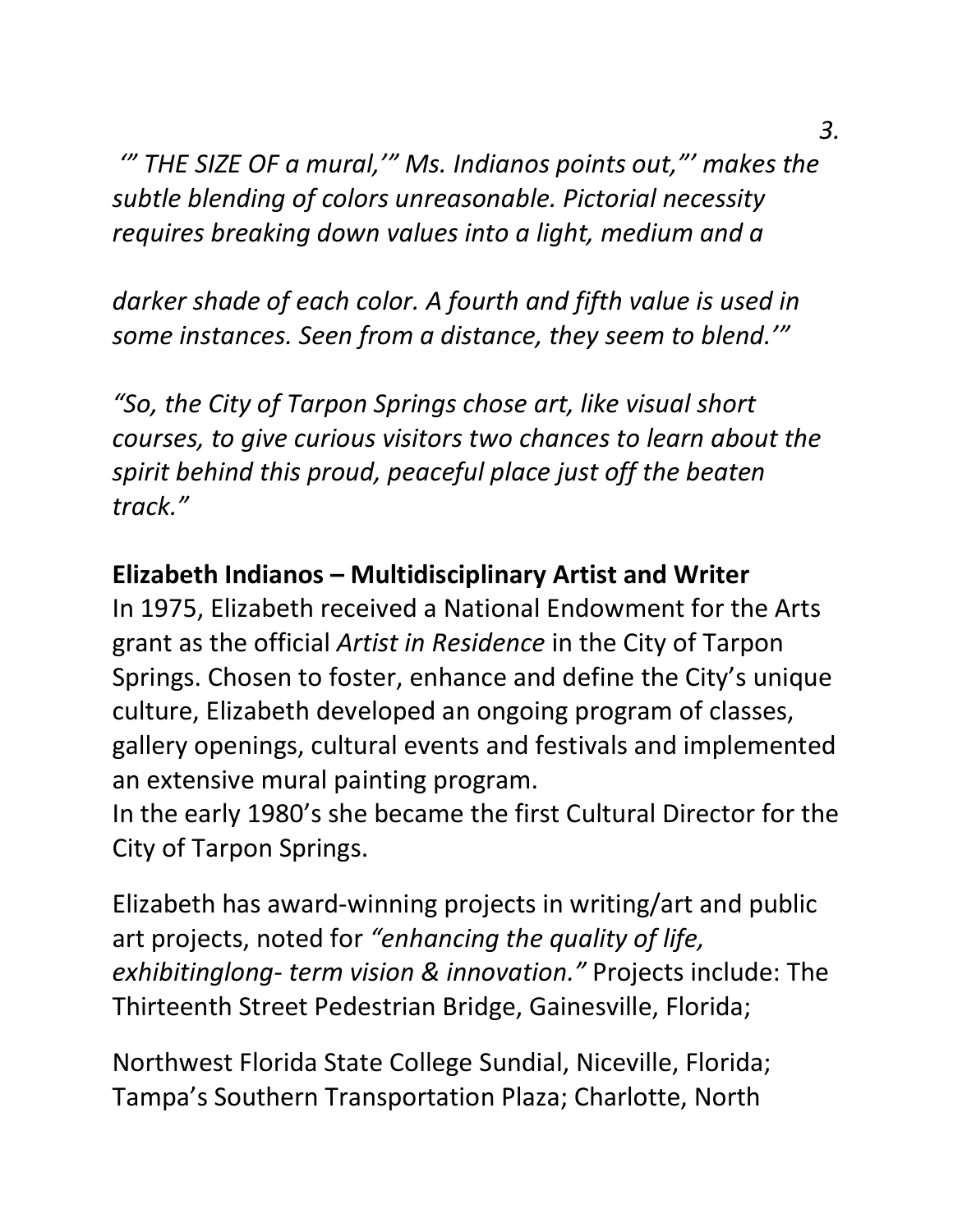Carolina's Eastland Transit Center; Tampa International Airport; The Gainesville Solar Walk; Ft. Lauderdale, Florida Libraries, and USF's Sarasota campus, outdoor mosaic, Classical Divide.

Additionally, *s*he was one of the 5,000 design teams in the world to contribute a proposal for the World Trade Center Memorial. www.ElizabethIndianos.com

Elizabeth's plays and scripts are about artists—and what it means to be one. Stories like *Waiting for Guacamole,*  **LIBERTAIRE** and *NO KNOW NOTHING.* Each work is a focus on three personal visions, that of the lone, artist Ezmarelda in Waiting for Guacamole; famous figure, Auguste Bartholdi, artist of the Statue of Liberty in LIBERTAIRE and the creative Cave Girl who instinctively prevails in NO KNOW NOTHING. Elizabeth has taught Painting and Design on the Tarpon Springs Campus of St. Petersburg College since 2000.

### **Artist Diary- This Blessed Plot, this Earth – (excerpts)**

## **Early March 2020**

*I'd sketched out the painting on the 20' by 12' wall of the Cultural Center, and was ready to begin—until COVID. Mid March, all City buildings went into lockdown (the site still is). The project postponed indefinitely until given a notice to proceed.*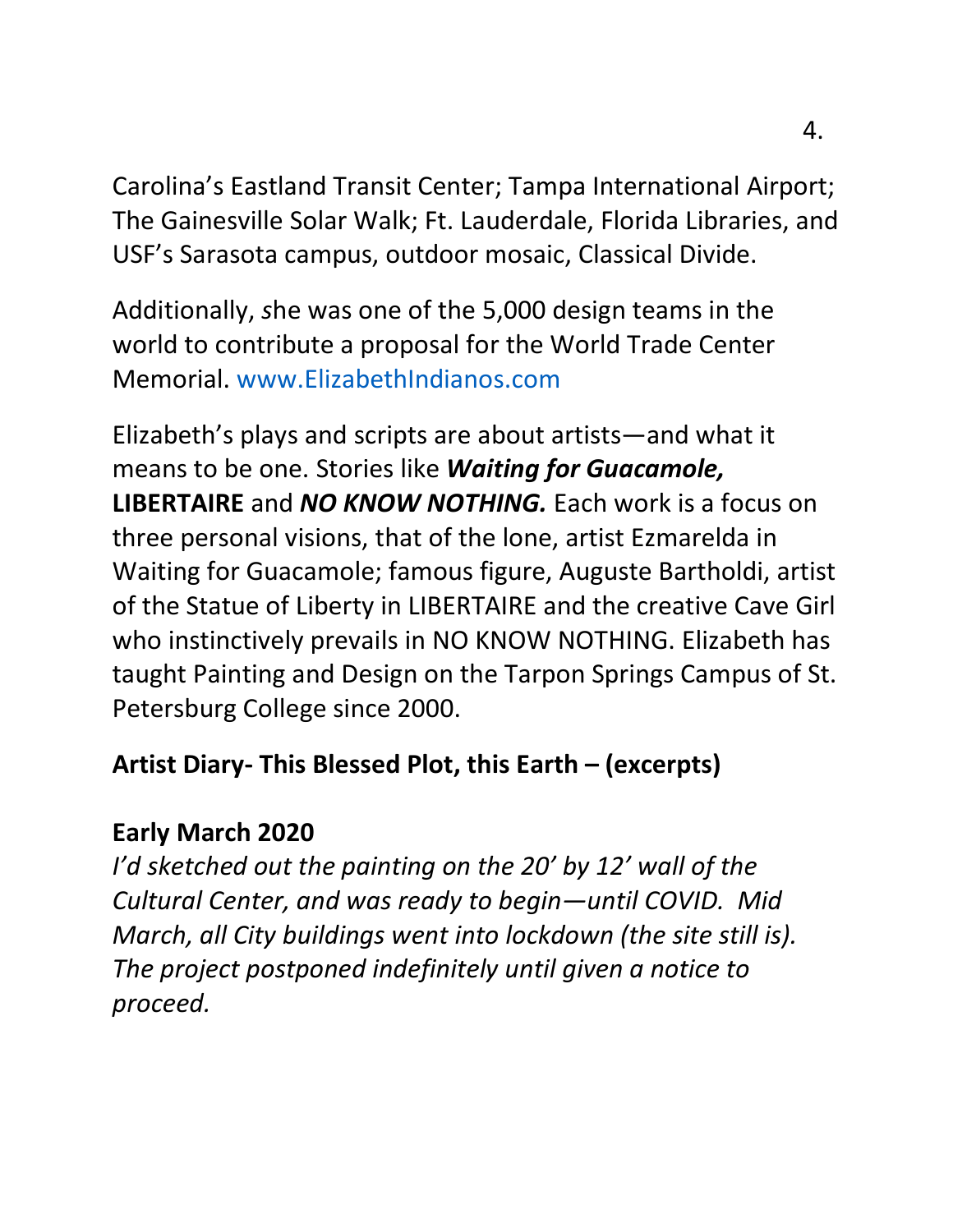#### **Mid March 2020**

*I entered the building one last time, unloaded all my paints and draped my 40-year painting apron over a piano stool. I deeply felt the need to preserve our stories, customs and history and knew they had significant meaning… now more than* ever. *Staring at the sketch on the white wall, I said a silent prayer. Would I ever return? Would we? Would I ever complete this work? Would someone else? What was to become of us, to my beautiful City and our cherished existence here?*

*I went home to shelter in place and to try to be "safe." The entire world seemed to be on hold, even for "This Blessed Plot, This Earth"—that title so crucial to me, more than ever… We are going to need a lot of compassion and patience moving forward.* 

*By the end of May, beginning of June, Cultural Director Diane Wood, and I work out a schedule. Safe distanced and masked, staff will unlock the site and give me solo entrance to the site on a weekly, agreed upon schedule.* 

As both writer and artist, I keep a diary of my thoughts and insights from May 27, 2020 all through summer, fall and the day of completion, March 10, 2021. Enclosed, selections of Dairy Missives.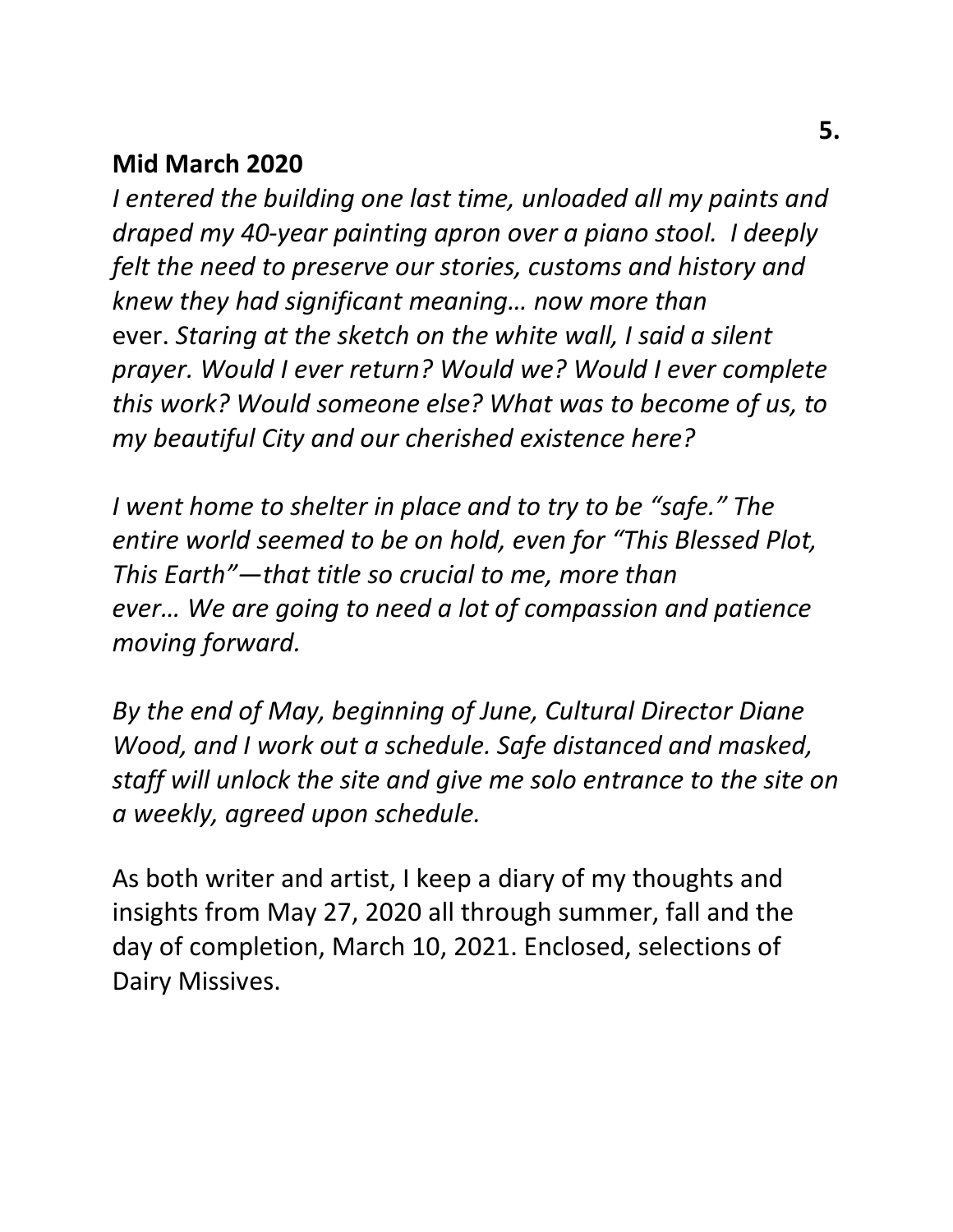# **5/27/2020** – **3/10/2021**

*I start my first brush stroke to the far-right painting on, "Virgil the Alligator." He's a big contrast to the passive alligator from 1979.* 

*In this newer version, Nature looks out to the viewer and makes eye contact. I see you… you see me.*

*I'm loving life so much in here, a beautiful theatre on the other side of the painting. All So lovely, the one good thing about COVID!* 

*In my mind, I hear the glee and squeals of children as I paint Virgil and send a picture to a friend who responds, "That Gator is the real deal!" I say, "Oh Yes! That's it exactly."* 

*So much has happened and changed since painting a concrete wall at a traffic light when I had to simplify. Ironically, in the midst of covid, 40 years and near nine grandchildren later, I'm somewhat carefree and thinking of children everywhere, my City of Tarpon Springs and how much this may be enjoyed.*

5/30/2020 – **Virgil The Alligator** is inspired by and dedicated to my friend Suzi Gablik, cultural icon and Critic. *(Born in New York City in 1934; attended Black Mountain College; studied with Robert Motherwell; Author of Has Modernism Failed, Re - Enchantment of Art, Conversations Before the End of Time, and Living the Magical Life: An Oracle Adventure)*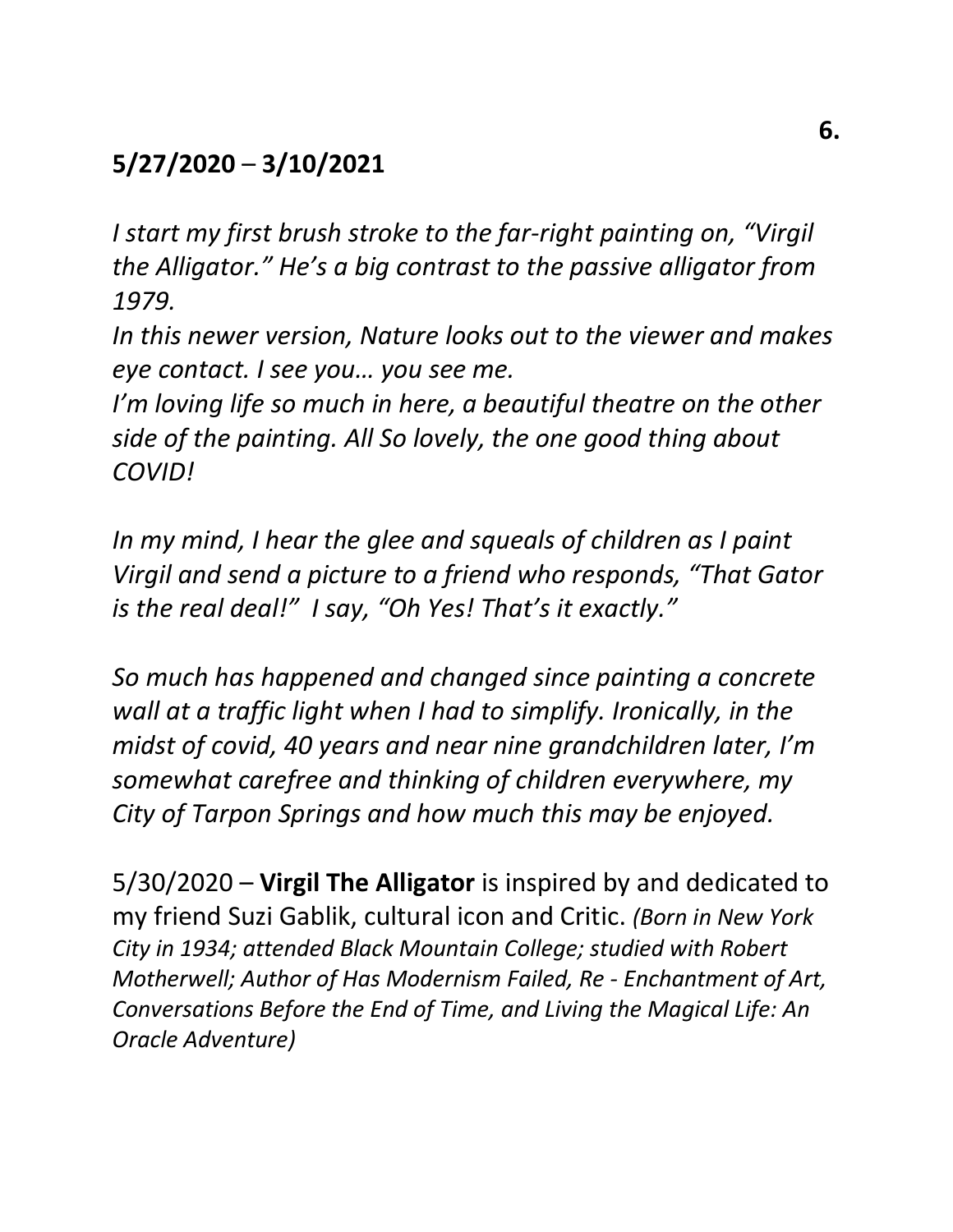*Years ago, "Virgil" the alligator was Suzi's alter ego blog persona. Suzi has since lost her eyesight, and is blind. When I call her to describe Virgil, she asks, "does he have a big toothy grin?" I tell her, "Oh, Yes! He looks Just like that!"*

*"Virgil" as metaphor feels right to me, and is a synchronistic arrival when I paint him into being. The Actual historical Virgil, considered Rome's greatest poet (70-19 BCE) wrote The Aeneid during the Golden Age of the Roman Empire with its grandeurs and successes. His main character is duty bound, on a quest to unravel the mysteries of fate, and to act upon them, focusing on the "greater good", sometimes with an element of personal suffering. I relate as narrator.*

*I relate as narrator. I see Virgil and hear him, a Wise-Cracking, Smart Alec; a wry, ironic realist, and go back and forth painting him and writing his voice for a play as the story unfolds to me in 3-D form:*

Virgil enters the space thrashing and full of himself, saying: *"Same ole blood and guts, dog eat dog story isn't it? But, I got an alligator mind. I'm a dragon, in the Garden of Eden for a long, long time… Yeah, I'm a Reptilian… a regular dinosaur…and I been around thousands of years before any of you people…or any of them (points to the mural) … and I'll probably be around another thousand- that is if you don't kill me…eat me…or turn me into luggage…"*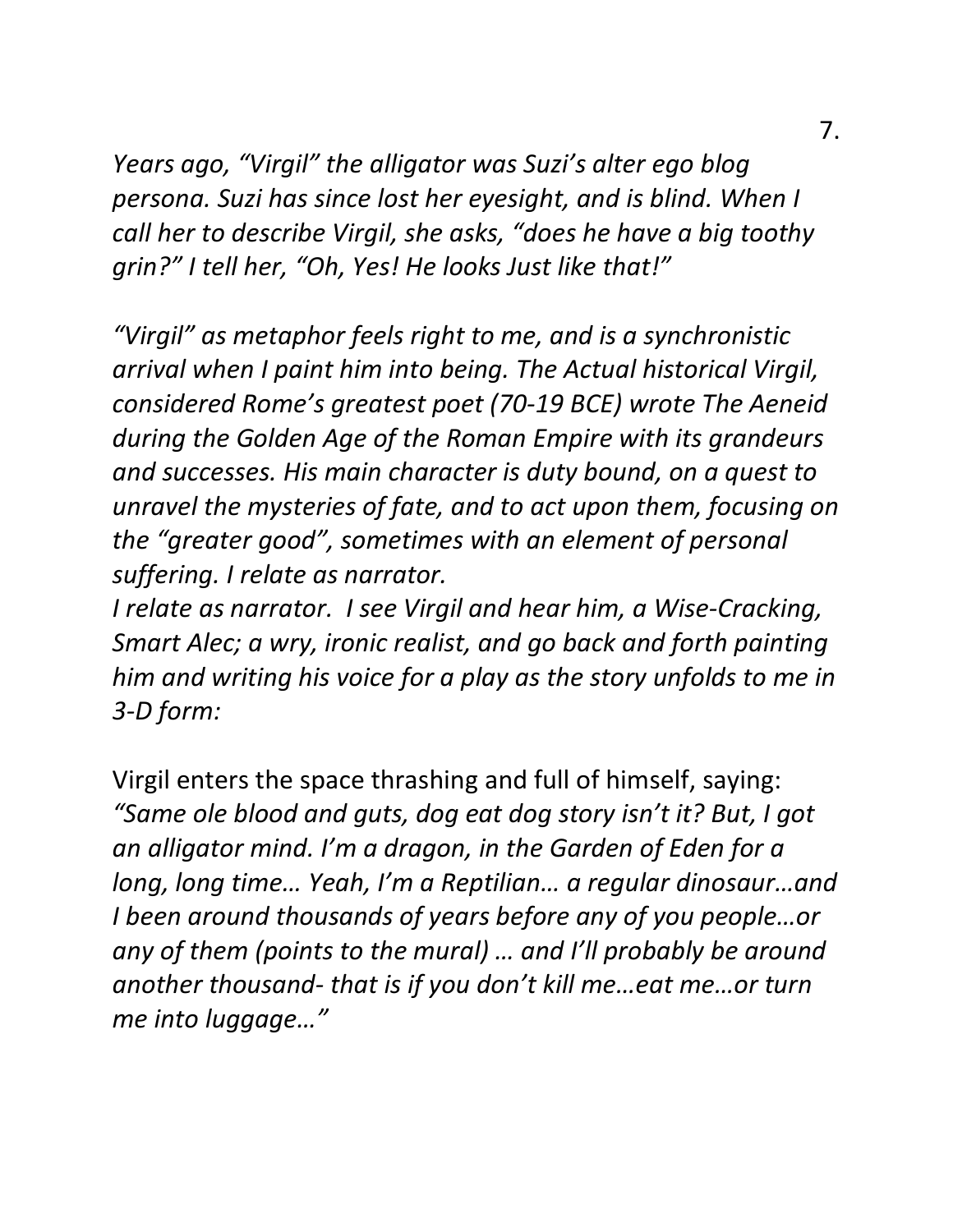## **5/29/2020 Friday-**

*This painting requires more complexity and contemplation up close, and must be approached like a giant canvas, instead of a mural on an outside, concrete wall, with cars whizzing by.*

*I realize more and more, that each of the over 50 elements and characters must have all the thought and power of a billiondollar Disney character for it all to work; a Bambi or a Mickey; a Minnie, or a Donald Duck, a Cinderella. Those kind of iconic, compelling persona with the power to connect up close and tell the story. My God, what have I taken on?*

## **June 1/2020 10am-4:30pm**

*This is a crazy ride. Today I begin to paint a raccoon on the left side. She becomes a female energy, Miss GG Raccoon. I must write back and forth as I paint, again, just like in my plays, Waiting for Guacamole or LIBERTAIRE, or No Know Nothing, I go back and forth, between images and writing, and vice versa. I'm heading towards a new play. In this world, I'm telling a story that can also be told to childrenthis is Virgil the Alligator –He writes stories- he is wise, a muse; and this is Missy GG Racoon. She is sly and charming, and loving, but don't get on her bad side! – She will scratch you and then hide your socks and candy!*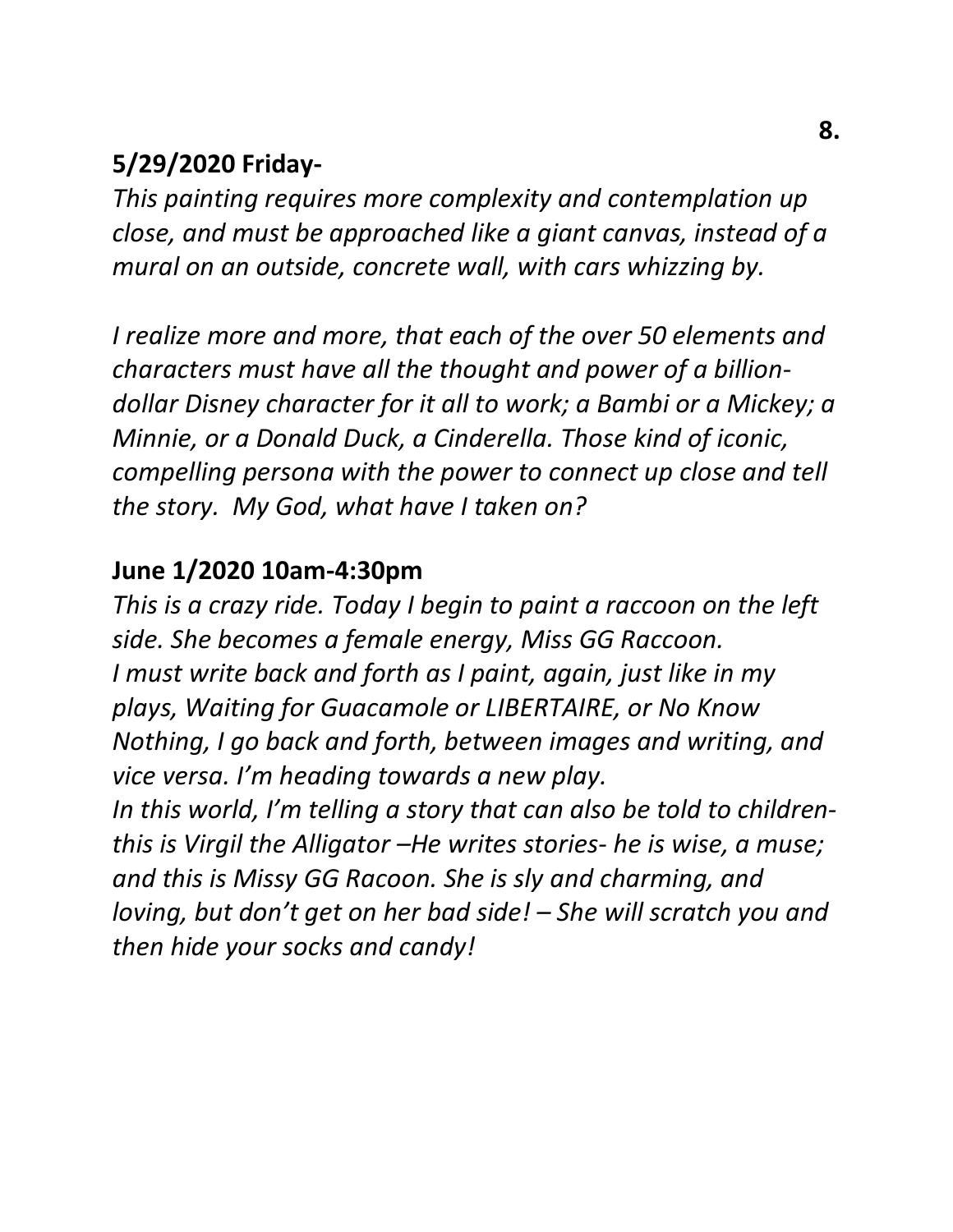### **Tuesday June 2nd**

10:15 - 4:30 *Almost finished GG Racoon, but must do touch ups before all completed and then start Mr. Marvelous Deer.*

## **July 29tt 2020**

*Today, almost finished Panther Boy Leonides and did some work on Mr. Marvelous Deer. Will definitely adjust the title of The Spirit of this Plot of Earth to This Blessed Place, this Earth from Shakespeare- King Richard…*

## **August 2020**

Text to a friend: *Elizabeth: OMG - Just another day here, living in a state of constant grief. At the moment, painting a painting 20' by 12' in old City Hall, now The Cultural Center.* 

*Friend: Wowzer!! - the colors are gorgeous. I love it.*

*Elizabeth: Thank you. Yeah, colors a little heightened with COVID fears coursing thru my veins 24/7 - Each color choice is a scream*

*Friend: I just really love it so far. It's kin to break-up albums, you've been forced to break up with society, and life feels very black and white but the colors are screaming to get out.*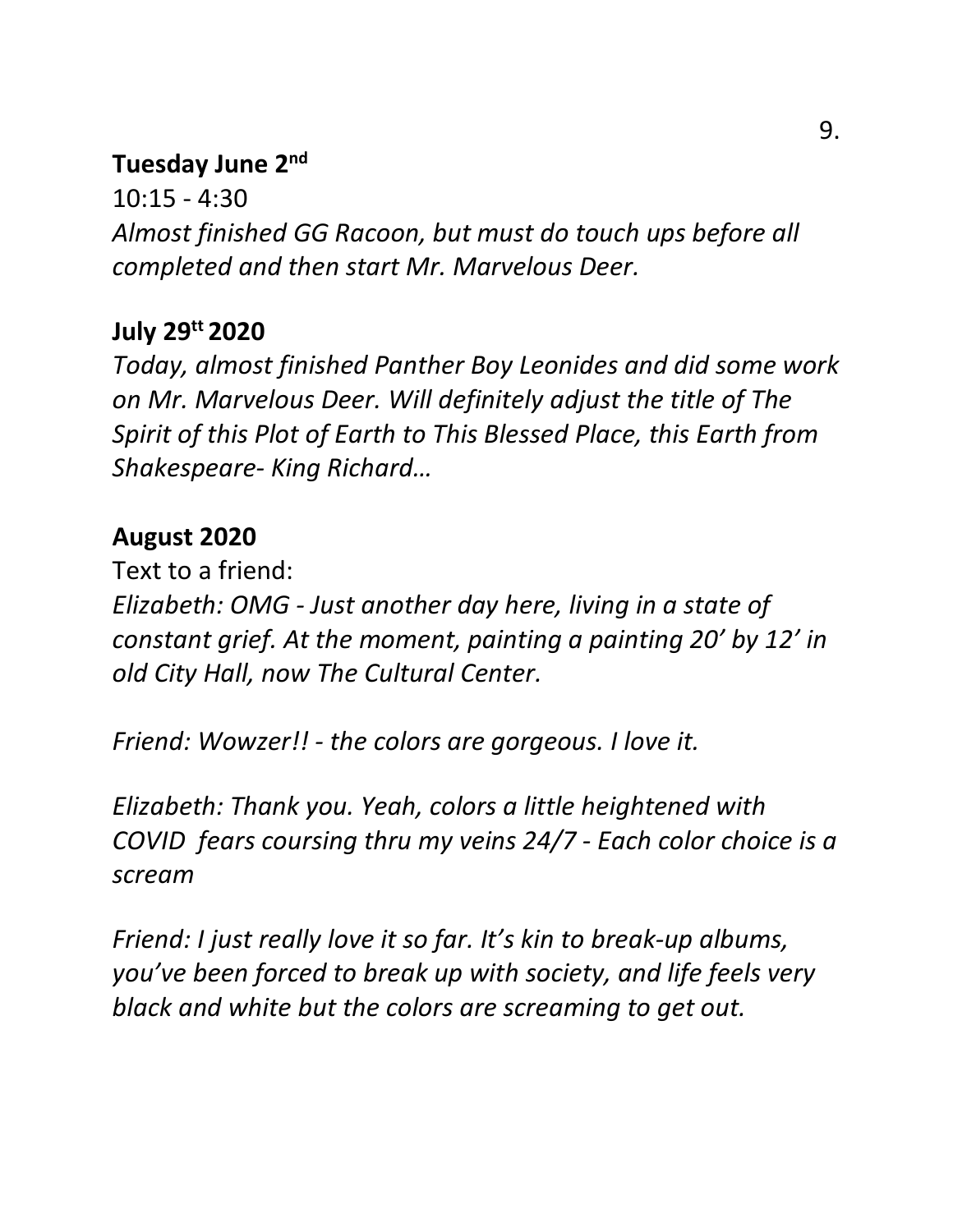### **September 2020:**

*I'm aiming for action in repose, that moment when all life, the good guys and the bad guys, and much of Mother Nature stops, in a suspended moment, a suspended animation, to confirm and reaffirm their existence, and ours, regardless of their position. It's as if all has stopped and said that line actor Robert De Niro says, "Are you looking at me?" or like when characters in a movie or play, stop their narrative, break that 4th wall separating audience, and talk outward to them.*

#### **October 2020**

*Historically, and via the thousands and thousands of choices made about characters, color and composition, all characters and elements have auditioned and earned their way into this composition, via a story teller/artist.*

#### **November 2020**

*The work is meant to be life-affirming while the Universe unfolds. Birds, frogs and crickets chirping, train choo chooing, waters and boats humming, humans and nature, in a state of grace moving in the direction that the Earth turns.* 

#### **December 2020**

*Florida has a complicated history. No doubt if you picked a thread out of any one of these narratives, you will hear tales of many broken-hearted tragedies: Indians wiped out, moved on,*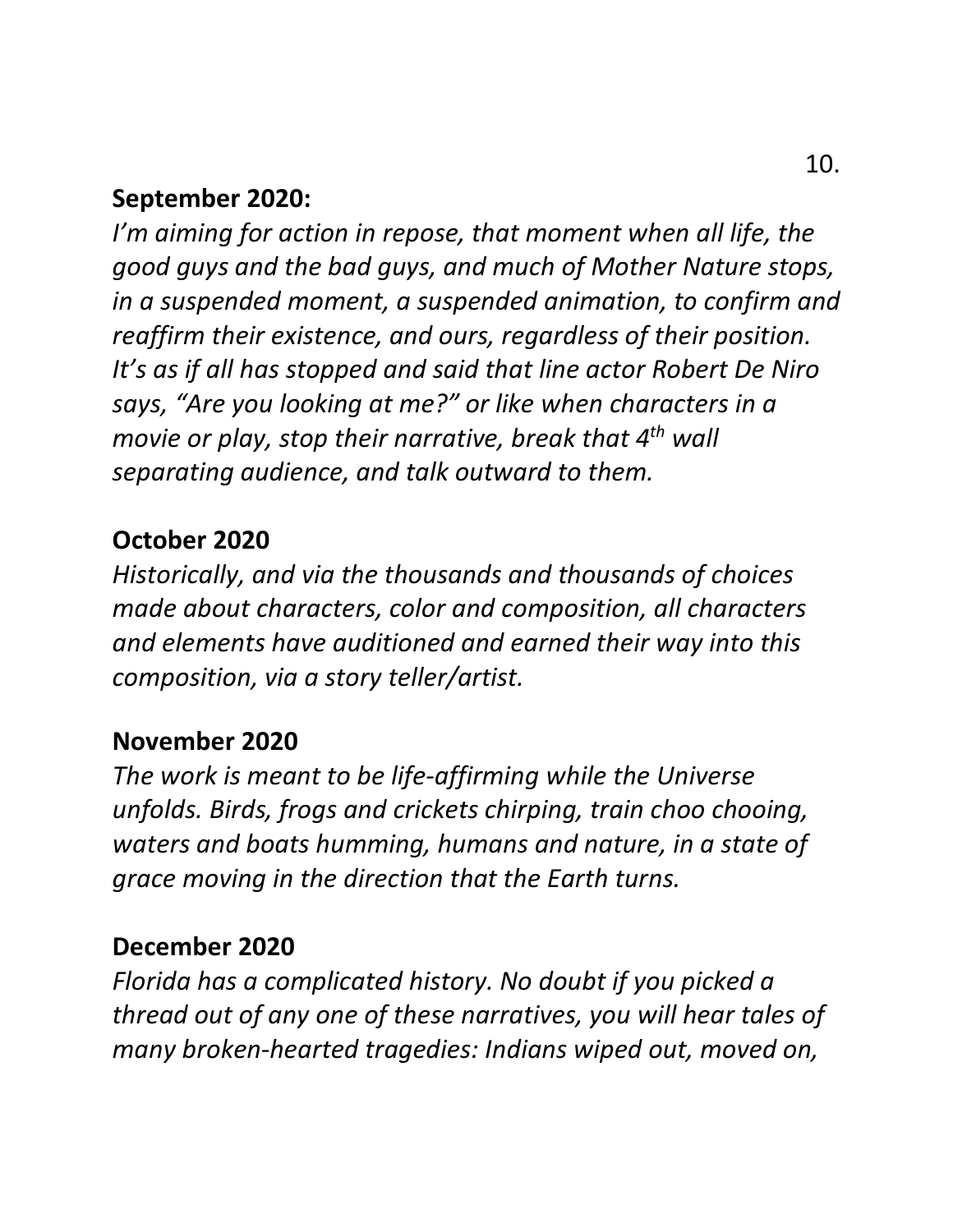*discontinued; Mosquito bitten, starving explorers and pioneers sick with starvation, cholera and disease in a harsh hoy climate; the unspeakable tragedy of the Civil war and slavery. All cultures have stories of societies running out of food, supplies, and land. There are wars, illness and disease; greed, glory, occupation, and dominance; things being gathered, accumulated and then taken away.*

*In this painting there are no winners or losers, but rather People and Nature getting through their day; a narrative encompassing the belief, that at some point in time and through each characters' point of view, they were full on at the height of their power…*

#### **January 2021**

*The Painting makes me weep at times, overcome that I'm painting it, a testimony that we strive to overcome our difficult times, much as these characters, good or bad, alive or now gone, have overcome… we keep remembering them. Here, now, and on this wall… they aren't gone, but rather continuing to exist for us all, for our friends, family and children to look at and admire, their fortitude, their desire to live and exist for one brief shining moment, and yes at one point, at the height of their existence…* 

*I'm writing the play as I paint.*

# **February 2021**

*The characters, they're spirit is still here, with houses around the bayou; Ms. Annie Dabbs upkeeping, tending and stewarding*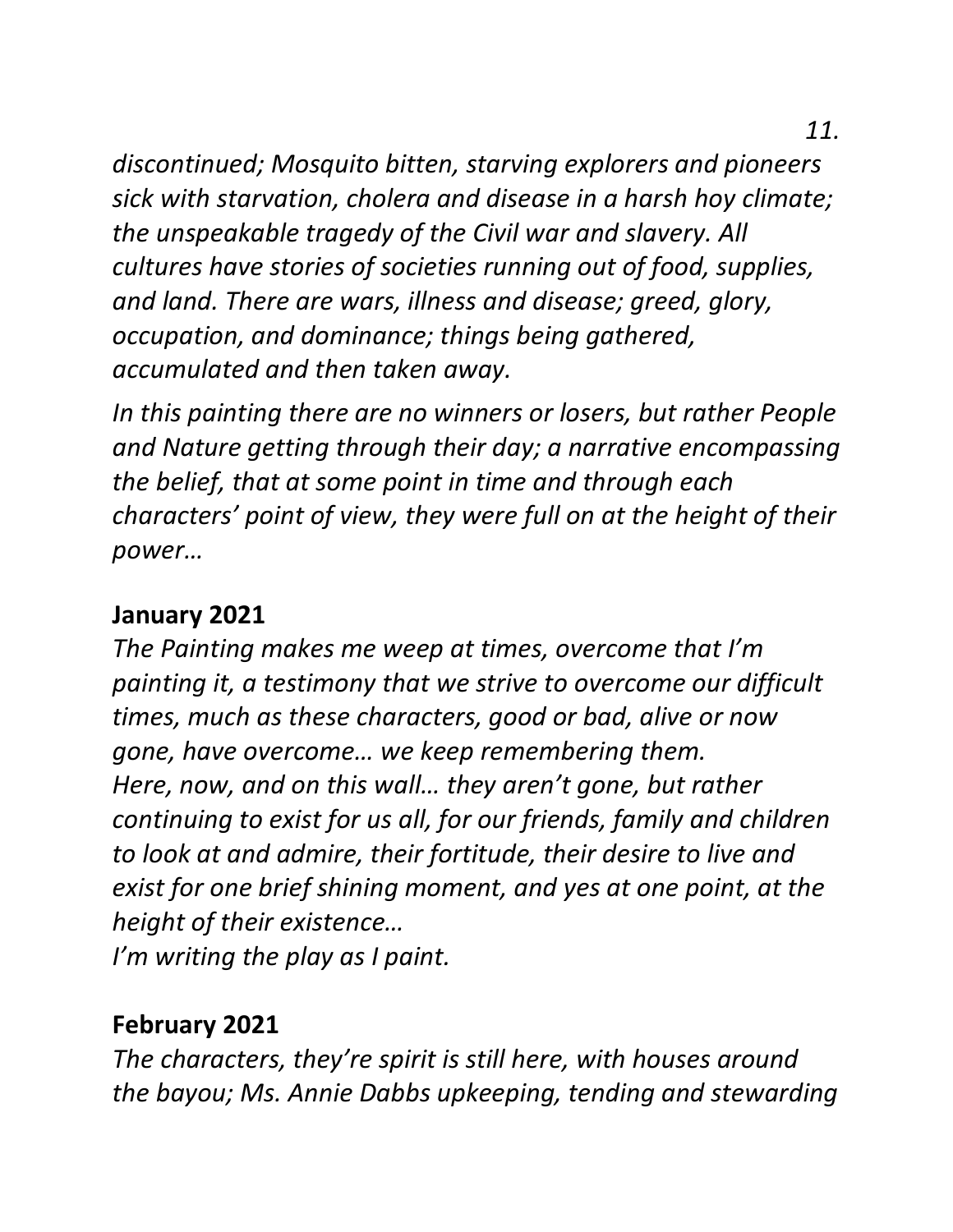12.

*the Rose Cemetery, in need of care and righteousness; Epiphany divers are still diving, the water and sky are still blue and children are with us to share our stories… and this one, no doubt about love, love of it all, to be continued while times are bad or good.* 

# **2/22/21**

*In painting or writing, I embrace a kind of Magical Realism. (Genre of art & literature depicting the real world as having an undercurrent of magic or fantasy, while grounded in the real world where fantastical elements are considered normal).*

*Sure, this narrative painting could be approached as a kind of factual and scientific documentary… but why? Why would I ever be interested in that – a copy of something? I'd rather it read as a poem- referencing all kinds of things in human experience.*

# **3/1/2021**

*Flying butterflies are often viewed as reaching a higher self for a deeply spiritual human. The journey of the butterfly represents transformation, a spirituality transforming the vision of a human being.* 

*Many cultures look to this flying insect with deep reverence, a symbol for many life concepts; as a representation of soul resurrection, change, renewal, hope, endurance, and hope, change, life and courage embracing the transformation to make life better.*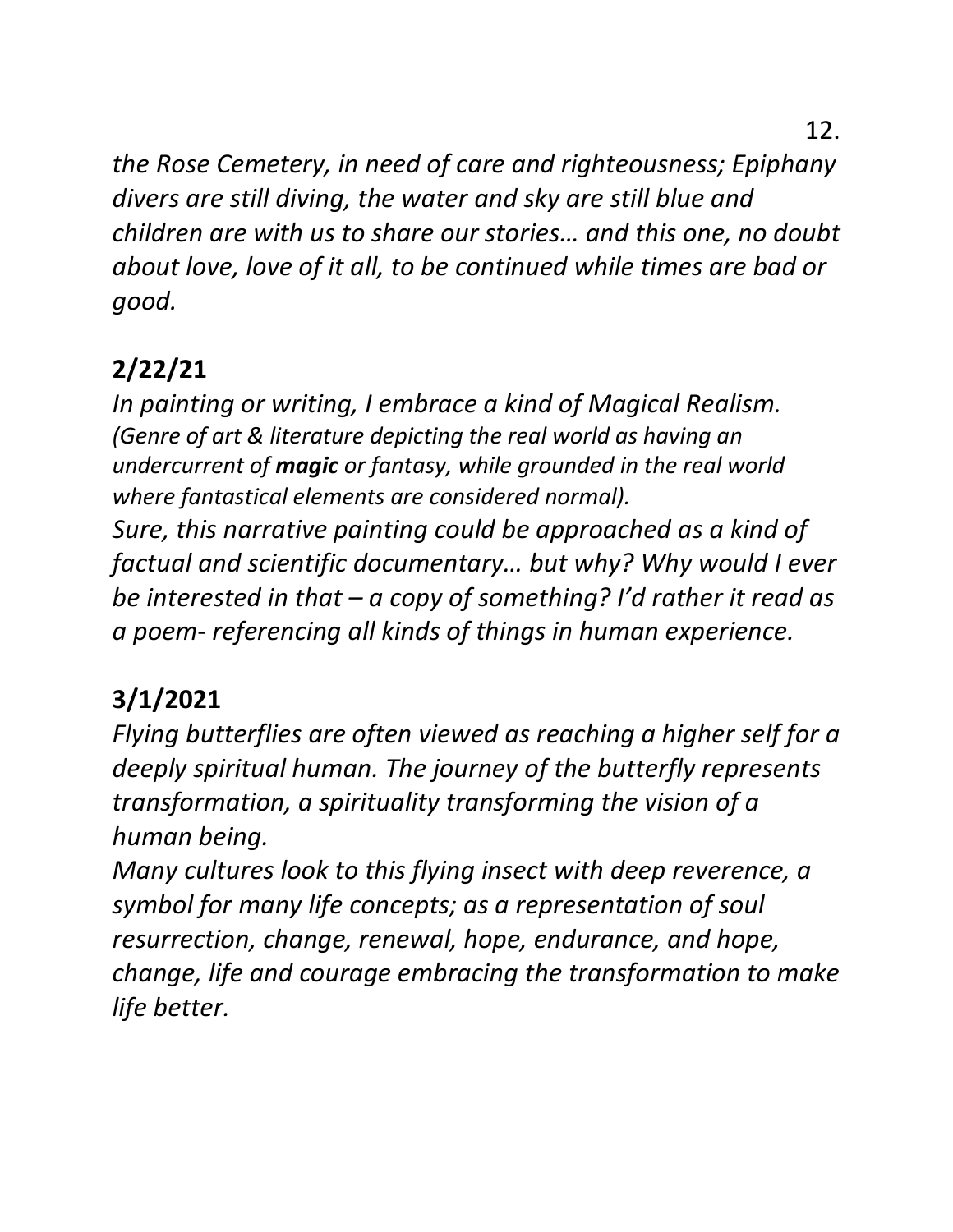*Thousands of monarch butterflies stop along the Gulf Coast and Florida this week as part of their migration pattern…*

# **3/5/2021**

*Official Title changed to This Blessed Plot this Earth- section of William Shakespeare quote from Richard II. It completes Virgil the Alligators beginning references to Rome's greatness (as I think of my home City):*

*"This royal throne of kings, this sceptered isle, This earth of majesty, this seat of Mars, This other Eden, demi-paradise, This fortress built by Nature for herself Against infection and the hand of war, This happy breed of men, this little world, This precious stone set in the silver sea, Which serves it in the office of a wall Or as a moat defensive to a house, Against the envy of less happier lands,--This blessed plot, This Earth, this realm, this England." William Shakespeare, Richard II*

### **March 10, 2021**

*Upon Completion. Wise Owl from the Play, This Blessed Plot, this Earth*

### **Wise Owl:**

*"One might say, that all these distinctions between past present and future are an illusion, … but… when does the concept of Home start to sneak up on you? I never realized it more than from the sky… Where Home sings me of sweet things, my life*